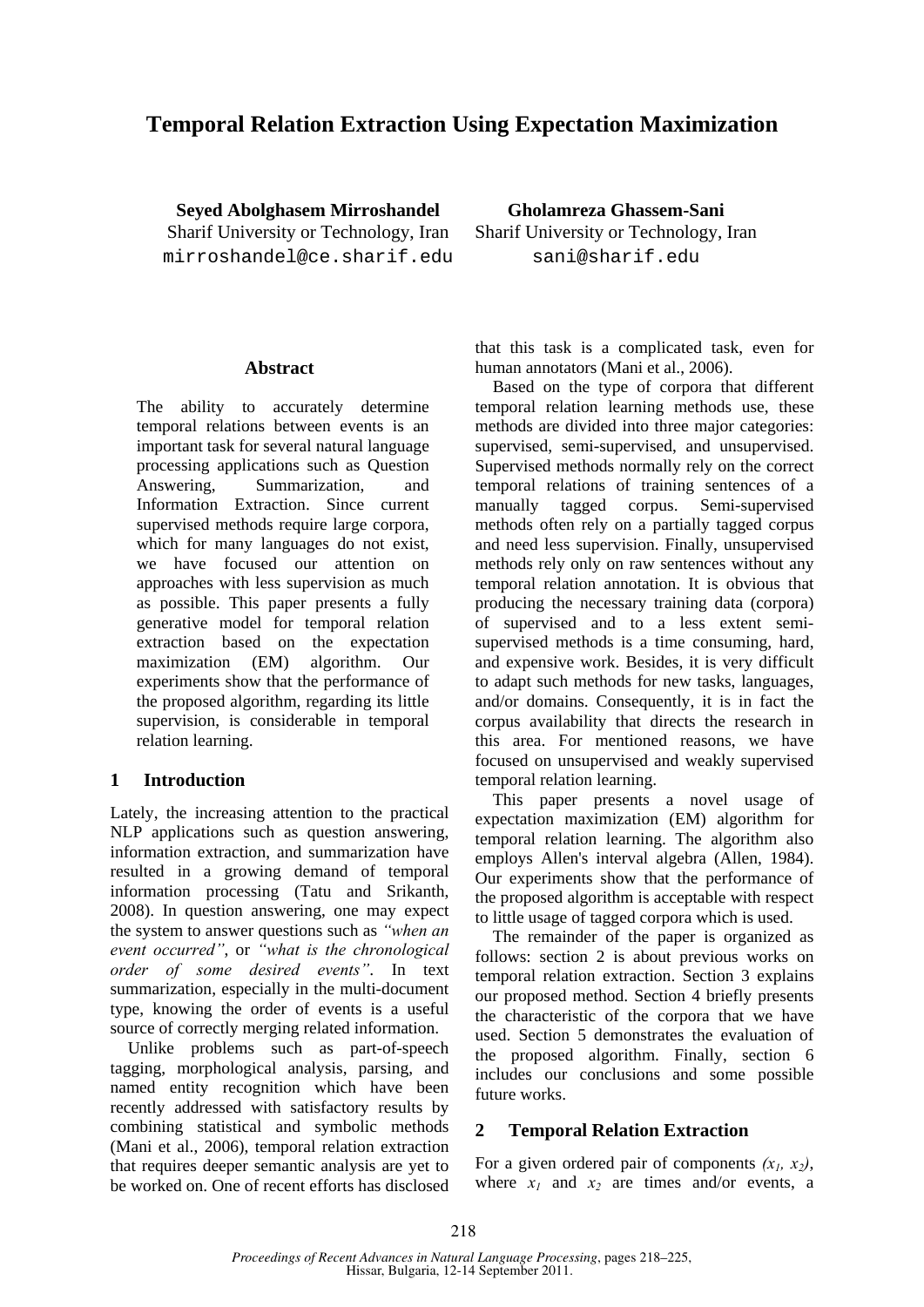temporal information processing system identifies the type of relation that temporally links  $x_1$  to  $x_2$ . The relation type can for instance be one of the 14 types proposed in TimeML (Pustejovsky et al., 2003). For example, in *"If all the debt is converted (e<sub>7</sub>) to common, Automatic Data will issue (e8) about 3.6 million shares; last Monday (t<sub>24</sub>), the company had (e<sub>25</sub>) nearly 73 million shares outstanding."*, taken from document *wsj\_0541* of TimeBank (Pustejovsky et al., 2003), there are two temporal relations between pairs  $(e_7, e_8)$  and  $(t_{24}, e_{25})$ . The task of temporal relation extraction is to automatically tag these pairs respectively with the *BEFORE* and *INCLUDES* relations.

## **2.1 Related Work**

There are numerous ongoing researches focused on temporal relation extraction. Existing methods of temporal relation learning, which are mainly fully supervised, can be divided into three categories: 1) Pattern based; 2) Rule based, and 3) Anchor based. These categories are respectively discussed in the next three subsections.

### **Pattern Based Methods**

Pattern based methods extract some generic lexico-syntactic patterns for events cooccurrence. Extracting such patterns can be done manually or automatically.

Perhaps the simplest pattern based method is the one that was developed using a knowledge resource called VerbOcean (Chklovski and Pantel, 2005). VerbOcean has a small number of manually selected generic patterns. The style of patterns is in the form of <Verb-X> and then <Verb-Y>. Similar to other manual methods, a major drawback of this method is its tendency to have a high recall but a low precision. Several heuristics have been proposed to resolve the low precision problem (Chklovski and Pantel, 2005; Torisawa, 2006).

On the other hand, automatic methods try to learn a classifier from an annotated corpus, and attempt to improve classification accuracy by feature engineering. MaxEnt classifier is an example of this group (Mani et al., 2006). The state of the art of supervised methods in this group is very similar to the MaxEnt classifier (Chambers et al., 2007). This classifier tries to learn event attributes and event-event features in two consecutive stages. It also uses WordNet to find words' synsets.

Some of researches on pattern based temporal

relation classification only work on corpora with specific characteristics, rather than general corpora such as TimeBank (Bethard and Martin, 2008; Bethard et al, 2007a; Lapata and Lascarides 2006; Bethard et al, 2007b; Bethard, 2007). There are also algorithms that work on only limited types of relations (Lapata and Lascarides 2006; Bethard, 2007; Bethard and Martin, 2007; Chambers and Jurafsky, 2008).

In another work, a weakly-supervised algorithm was proposed to classify temporal relation between events (Mirroshandel and Ghassem-Sani, 2010). In that work, it was shown that by applying a bootstrapping technique to some unlabeled documents that were related to the test documents and without any additional annotated data, temporal relations can be classified with satisfactory results.

## **Rule Based Methods**

The common idea behind rule based methods is to design a number of rules for classifying temporal relations. In most existing works, these rules, which are manually defined, are based on Allen's interval algebra (Allen, 1984). One usage of these rules is enlarging the training set (Mani et al., 2006). Reasoning about the certainty of predicted temporal relations is the other utilization of these rules.

## **Anchor Based Methods**

Anchor based methods use information of argument fillers (called anchors) of every event expression as a valuable clue for recognizing temporal relations. These methods rely on the distributional hypothesis (Harris, 1968), and by looking at a set of event expressions whose argument fillers have a similar distribution, try to recognize synonymous event expressions. Algorithms such as DIRT (Lin and Pantel, 2001), TE/ASE (Szpektor et al., 2004), and that of Pekar's system (Pekar, 2006) are examples of anchor based methods.

## **3 Using EM for Temporal Relation Learning**

Due to appropriate results of the expectation maximization (EM) algorithm in some unsupervised tasks of natural language processing such as unsupervised grammar induction (Klein, 2005), unsupervised anaphora resolution (Cherry and Bergsma, 2005; Charniak and Elsner, 2009), and unsupervised coreference resolution (Ng, 2008), we decided to apply EM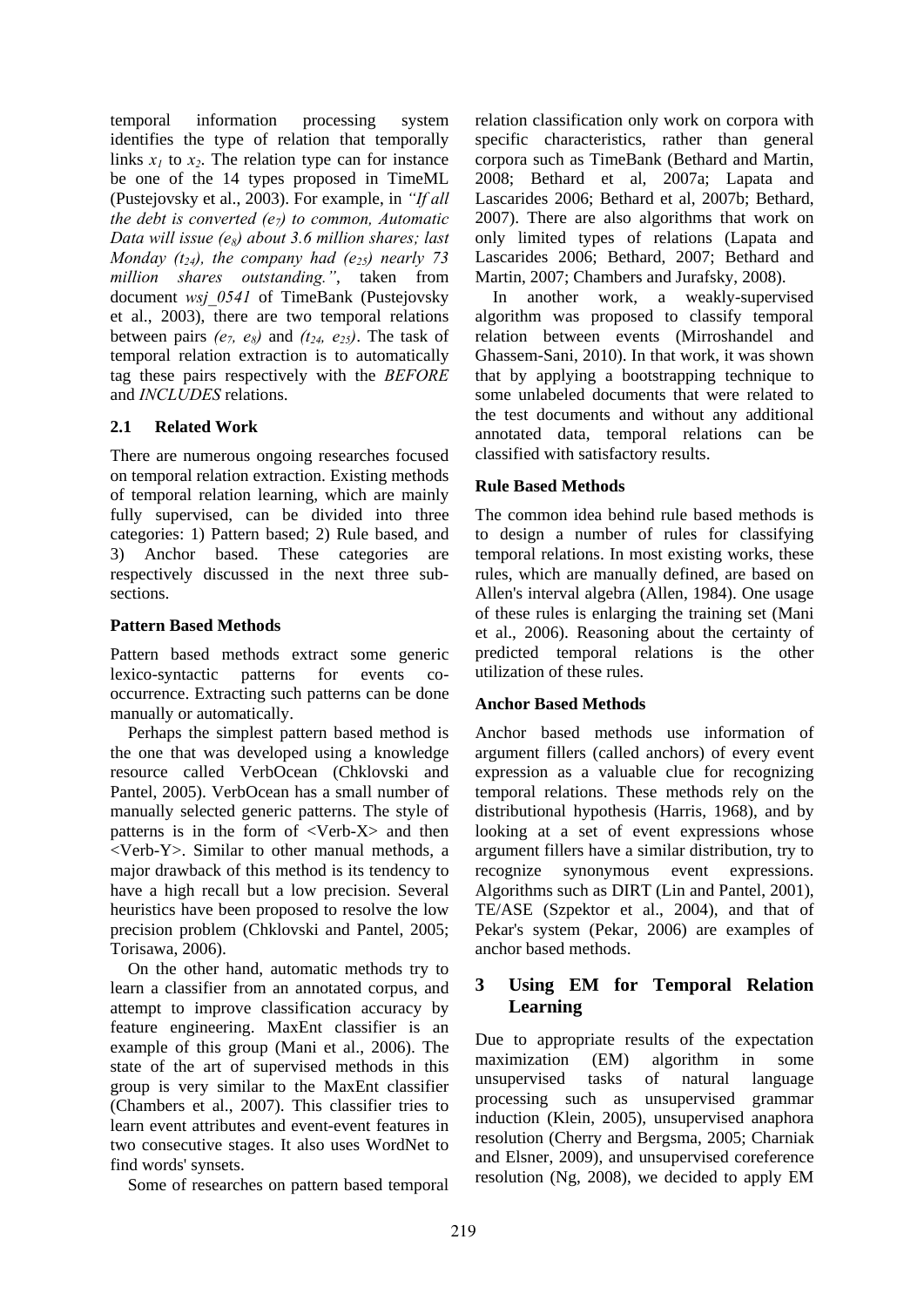to temporal relation extraction. Currently, there is no reported work in temporal relation extraction based on EM. Here, we explain how EM can be successfully applied to the task of temporal relation extraction and show that the results are notable in this task. Before that, we first introduce definitions and notations that will be later used in subsequent sections.

#### **3.1 Definitions**

In temporal relation learning, system must be able to determine temporal relation *r* between two events  $e_1$  and  $e_2$ . Here, we assume that events are annotated and the learner must find out the relation type *r*. In general, the relation type can be one of the 14 types proposed in TimeML (Pustejovsky et al., 2003) plus relation *NONE* (which indicates there is no temporal relation between respected pair of events). In this paper, *context* means the sentence (or sentences) containing pairs of examined events.

#### **3.2 The Model**

The proposed algorithm operates at the corpus level, inducing valid temporal clustering for all event pairs of a given corpus. More specifically, our algorithm, over a *corpus*, works in two steps: first, according to some temporal clustering distribution *P(TC)*, a temporal clustering *TC* is applied to the event pairs of the *corpus*, and then given that temporal clustering, the *corpus* is generated by using equation (1):

$$
P(corpus, TC) = P(TC)P(corpus|TC)
$$
 (1)

To easily incorporate linguistic constraints defined on event pairs, *corpus* is represented by its event pairs, *EventPairs(corpus)*. Now we can assume event pairs are independent and generated by using the following equation:

$$
P(corpus|TC) = \prod_{e_i e_j \in EventPair(sorpus)} P(e_i e_j | TC_{ij})
$$
 (2)

where  $e_i e_j$  are event pairs, and  $TC_{ij}$  are the specified temporal relation type of *eiej*. The marginal probability of *corpus* is computed as follows:

$$
P(corpus) = \sum_{\text{All possible temporal clustering TC}} P(TC) P(corpus | TC)
$$
 (3)

For inducing temporal relations, algorithm runs the EM algorithm on this model. We used a uniform distribution over *P(TC)*.

If we expand the equations, each  $e_i e_j$  can be

represented by its features, which can potentially be used for determining temporal relation type between events *ei* and *ej*. Therefore, *P(corpus | TC)* is rewritten using equation (4). Where  $e_i e_j^l$  is the value of the  $l^{th}$  feature of  $e_i e_j$ . These features, which are similar to those mentioned in (Chambers and Jurafsky, 2008), are shown in table 1.

$$
\prod_{e_ie_j \in EvenParis(corpus)} P\left(e_ie_j^{-1}, e_ie_j^{-2},...,e_ie_j^{-k} \mid TC_{ij}\right) \tag{4}
$$

| Feature                                   | <b>Description</b>                   |  |  |
|-------------------------------------------|--------------------------------------|--|--|
| $Word_1$ & Word,                          | The text of first and second         |  |  |
|                                           | events                               |  |  |
| Lemma <sub>1</sub> & Lemma <sub>2</sub>   | The lemmatized first and second      |  |  |
|                                           | events heads                         |  |  |
|                                           | The WordNet synset for first and     |  |  |
| Synset <sub>1</sub> & Synset <sub>2</sub> | second events heads                  |  |  |
| $POS_{1}$ & $POS_{2}$                     | The POS of the first and second      |  |  |
|                                           | events                               |  |  |
| <b>Event Government</b>                   | The verbs that govern the first      |  |  |
| Verb <sub>1</sub> & Verb <sub>2</sub>     | and second events                    |  |  |
| <b>Event Government</b>                   | The verbs' POS that govern the       |  |  |
| Verb <sub>1</sub> & Verb <sub>2</sub> POS | first and second events              |  |  |
| Auxiliary                                 | Any auxiliary adverbs and verbs      |  |  |
|                                           | that modifies the governing verbs    |  |  |
| Class <sub>1</sub> & Class <sub>2</sub>   | The Class of the first and second    |  |  |
|                                           | events                               |  |  |
|                                           | The tense of the first and second    |  |  |
| Tense <sub>1</sub> & Tense <sub>2</sub>   | events                               |  |  |
|                                           | The aspect of the first and second   |  |  |
| Aspect <sub>1</sub> & Aspect <sub>2</sub> | events                               |  |  |
| Modality <sub>1</sub> &                   | The modality of the first and        |  |  |
| Modality <sub>2</sub>                     | second events                        |  |  |
| Polarity <sub>1</sub> &                   | The polarity of the first and        |  |  |
| Polarity <sub>2</sub>                     | second events                        |  |  |
| Tense Match                               | If two events have the same tense    |  |  |
| <b>Aspect Match</b>                       | If two events have the same          |  |  |
|                                           | aspect                               |  |  |
| Class Match                               | If two events have the same class    |  |  |
| Tense Pair                                | Pair of two events' tense            |  |  |
| <b>Aspect Pair</b>                        | Pair of two events' aspect           |  |  |
| Class Pair                                | Pair of two events' class            |  |  |
| POS pair                                  | Pair of two events' POS              |  |  |
| Preposition <sub>1</sub>                  | If first event is in a prepositional |  |  |
|                                           | phrase or not                        |  |  |
| Preposition <sub>2</sub>                  | If second event is in a              |  |  |
|                                           | prepositional phrase or not          |  |  |
| Text order                                | If the first event occurs first in   |  |  |
|                                           | the document or not                  |  |  |
| Dominates                                 | If the first event syntactically     |  |  |
|                                           | dominates second event or not        |  |  |
| <b>Entity Match</b>                       | If an entity as an argument is       |  |  |
|                                           | shared between two events            |  |  |

Table 1: The features of events which are used in our algorithm for temporal relation learning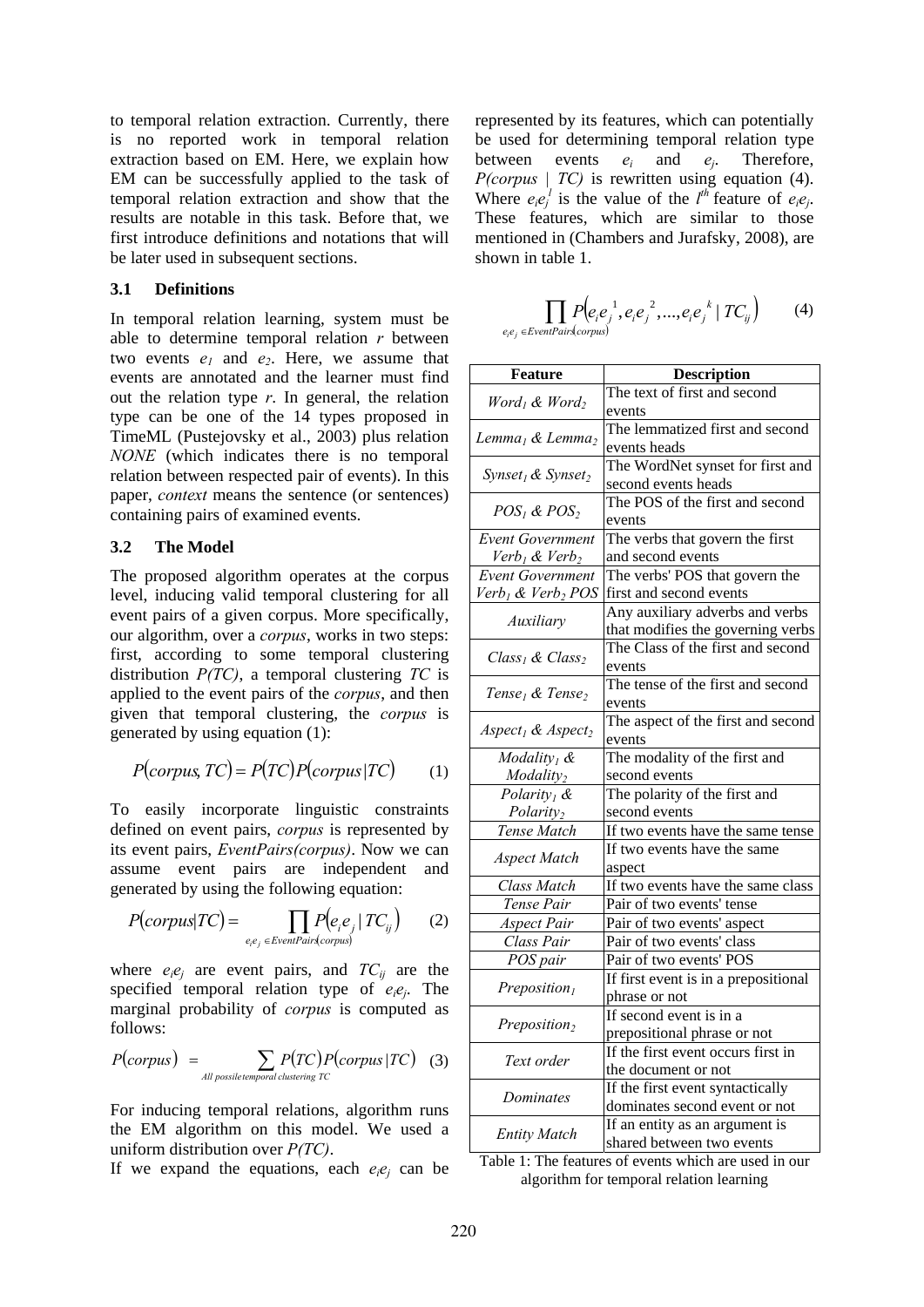To reduce data sparseness and improve probability estimation, conditional independence assumption is made on these features' value generation. We only assume that *tense* and *aspect* are not independent (i.e., *tensei* and *aspecti* are dependent), because *tense* and *aspect* define temporal location and event structure, and considering these features together is a powerful source of information in any temporal relation extraction system. By conditional independence assumption, the value of *P(corpus | TC)* can be rewritten as

$$
\prod_{e_i e_j \in EventPair(s corpus)} \prod_{All\ features l} P\left(e_i e_j^{-l} | TC_{ij}\right) \tag{5}
$$

#### **3.3 The Induction Algorithm**

To induce a temporal clustering *TC* on a *corpus*, EM was applied to our proposed model. In the EM algorithm, *corpus* (its event pairs) and temporal clustering *TC* are respectively the observed and unobserved (the hidden) random variables. The EM algorithm includes the following two steps to iteratively estimate the parameters of the model, *θ*:

**E-step:** Fix current  $\theta$  and obtain the conditional temporal clustering likelihoods *P(TC.| corpus, θ)*. As a result, for each event pair candidate, a temporal relation type will be selected based on current *θ*.

Due to inability to consider other relations in pairwise relation learning, some contradictions will be introduced in this step. For example, figure 1 shows an inconsistency in the relations between following events:



Figure 1: A contradiction in temporal relations between three events A, B, and C.

There are several ways for eliminating such inconsistencies (Mani et al., 2007; Tatu and Srikanth, 2008; Chambers and Jurafsky; 2008). In this paper, we propose a best-first greedy search strategy for temporal reasoning and removing inconsistencies among predicted

relations.

First the contradictions in the connected graphs of the text will be discovered with applying a set of rules (e.g., *Before(x, y)*  $\wedge$  $Before(y, z) \rightarrow Before(x, z)$ , which are based on Allen's interval algebra (1984). Then the inconsistent relations of each connected graph will be sorted in a list named *SL* based on computed confidence score (*P(TC | corpus, θ)*). In *SL*, the first and the last elements are the most and the least confident relations, respectively.

Now, the algorithm starts from the first relation of *SL*, and pops off this relation and adds it to another list named *FL*. In adding a new relation  $(r_{new})$  to  $FL$ , the algorithm verifies the consistency between relations of *FL*. If *rnew* is a relation between events *ei* and *ej*, which introduces an inconsistency into the graph, it will be replaced by the next confident relation between *ei* and *ej*. These replacements are repeated until *FL* relations will be consistent. When there are no more contradictions in *FL*, algorithm will try to move the next element of *SL* to *FL*. These operations are iterated until there will be no more relations in *SL*. Then the resultant consistent relations in *FL* can be used in the next stages of EM.

**M-step:** Find  $\theta$ <sup>*new*</sup> that maximizes the equation  $\sum_{TC} P(TC \mid corpus, θ$ <sup>old</sup>) log P(corpus, TC  $\mid θ^{new}$ ) with fixed  $\theta$  <sup>old</sup>. In order to predict  $\theta$  <sup>new</sup>, different optimization algorithms such as conjugate gradient can be used. However, these methods are slow and costly. In addition, it is difficult to smooth these methods in a desired manner. Therefore, we used smoothed relative frequency estimates.

Now, the EM algorithm can either begin at the E-Step or the M-step, which we start the induction algorithm at the M-step. It is clear that *P(TC | corpus,*  $\theta$  *<sup>old</sup>)* is not available in the first iteration of EM. Instead, an initial distribution over temporal clustering, *P(TC | Corpus)*, can be used. Now, there is an important question: how should we initialize *P(TC | Corpus)*?

Initialization is an important task in EM, because EM only guarantees to find a local maximum of the likelihood. The quality of such a local maximum is highly dependent on the initial start point. We tested three different ways of initialization: first, we used a uniform distribution over all temporal clustering. Second, we used a small part of a labeled corpus for setting *P(TC | Corpus)*. Third, we used some rules for initial estimation of temporal relation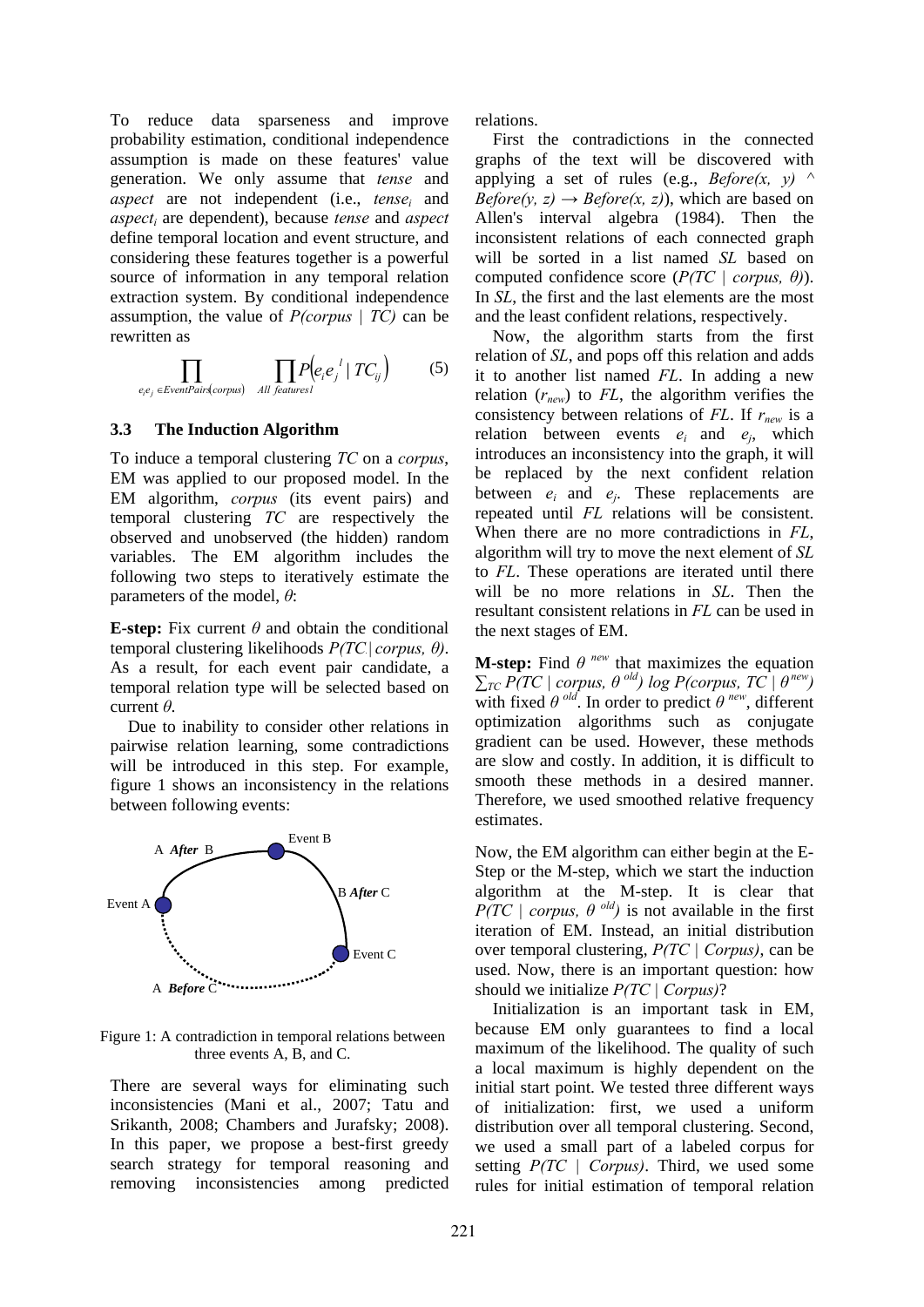types and then used those types for the initial estimation to compute *P(TC | Corpus)*. The detailed accounts of the second and the third methods are discussed in subsection 5.1.

Like many statistical NLP tasks in which smoothing is required to alleviate the problem of data sparseness, smoothing is vital here, too. In particular, in the first few iterations, much more smoothing is required than in later iterations. In our experiments, we used an additive smoothing technique.

## **4 Corpus Description**

In our experiments, we used two standard corpora which had been utilized in evaluation of most previous works: TimeBank (v. 1.2) and Opinion Corpus (Mani et al., 2006). TimeBank includes 183 newswire documents and 64077 words, and Opinion Corpus comprises 73 documents with 38709 words. These two datasets have been annotated based on TimeML (Pustejovsky et al., 2003). There are 14 temporal relations (Event-Event and Event-Time relations) in the TLink class of TimeML. Relation *NONE*, which indicates there is no temporal relation between respected event pairs, must also be considered. For the sake of alleviating the data sparseness problem, we used a converted version of these temporal relations, which contains only four following temporal relations:

## *BEFORE , AFTER , OVERLAP , NONE*

As it was shown in (Bethard et al, 2007a), it is easy to convert 14 TimeML relations into just *BEFORE*, *AFTER*, and *OVERLAP* relations. Here, we merged *BEFORE* and *IBEFORE* relations into only *BEFORE* relations. Similarly *AFTER* and *IAFTER* relations were also merged into *AFTER* relations. All the remaining 10 relation types were collapsed in *OVERLAP* relations.

In our experiments, like several previous works, we merged Opinion and TimeBank to generate a single corpus, which is called OTC. Table 2 shows the converted TLink class distribution over TimeBank and OTC corpora for intrasentential and general (intra- and inter-sentential) event pairs which are situated in the same document.

| <b>Relation Type</b> | <b>TimeBank Corpus</b>  |                | <b>OTC Corpus</b>       |                |
|----------------------|-------------------------|----------------|-------------------------|----------------|
|                      | <b>Intra-Sentential</b> | <b>General</b> | <b>Intra-Sentential</b> | <b>General</b> |
| <b>BEFORE</b>        | 593                     | 706            | 1944                    | 2369           |
| <b>AFTER</b>         | 549                     | 692            | 810                     | 1073           |
| <b>OVERLAP</b>       | 1225                    | 2083           | 1623                    | 2792           |
| <b>NONE</b>          | 11309                   | 353401         | 16768                   | 543918         |
| <b>Total</b>         | 13676                   | 356882         | 21145                   | 550152         |

Table 2: The converted TLink class distribution in TimeBank and OTC for intra-sentential and general event pairs.

## **5 Evaluation**

## **5.1 Experimental Setup**

We applied our algorithm to both TimeBank and OTC corpora, using the five-fold cross validation method. The results were evaluated by measuring accuracy. One important point that we should mention is the parameter initialization of EM.

As it was mentioned in section 3.3, we used three different initializations: first, a uniform distribution over all temporal clustering was used; therefore, all temporal clustering in the first step had equal probability. Second, we used a small part of labeled corpora (10% of each

relation type) for setting *P(TC | Corpus)*. Relations were selected randomly. Third, we used some rules for initial estimation of temporal relation types and used this initial estimation for computing *P(TC | Corpus)*. The rules were the combination of *GTag* rules (Mani et al., 2006), *VerbOcean* (Chklovski and Pantel, 2005), and some rules derived from certain signal words (e.g., *"on"*, *"during"*, *"when"*, and *"if"*) of the text.

## **5.2 Results and Discussions**

As it is shown in table 2 (in General columns), *NONE* relations dwarf all other relations. As a result, temporal relation learning, because of heavy bias of learner to *NONE* relations, will be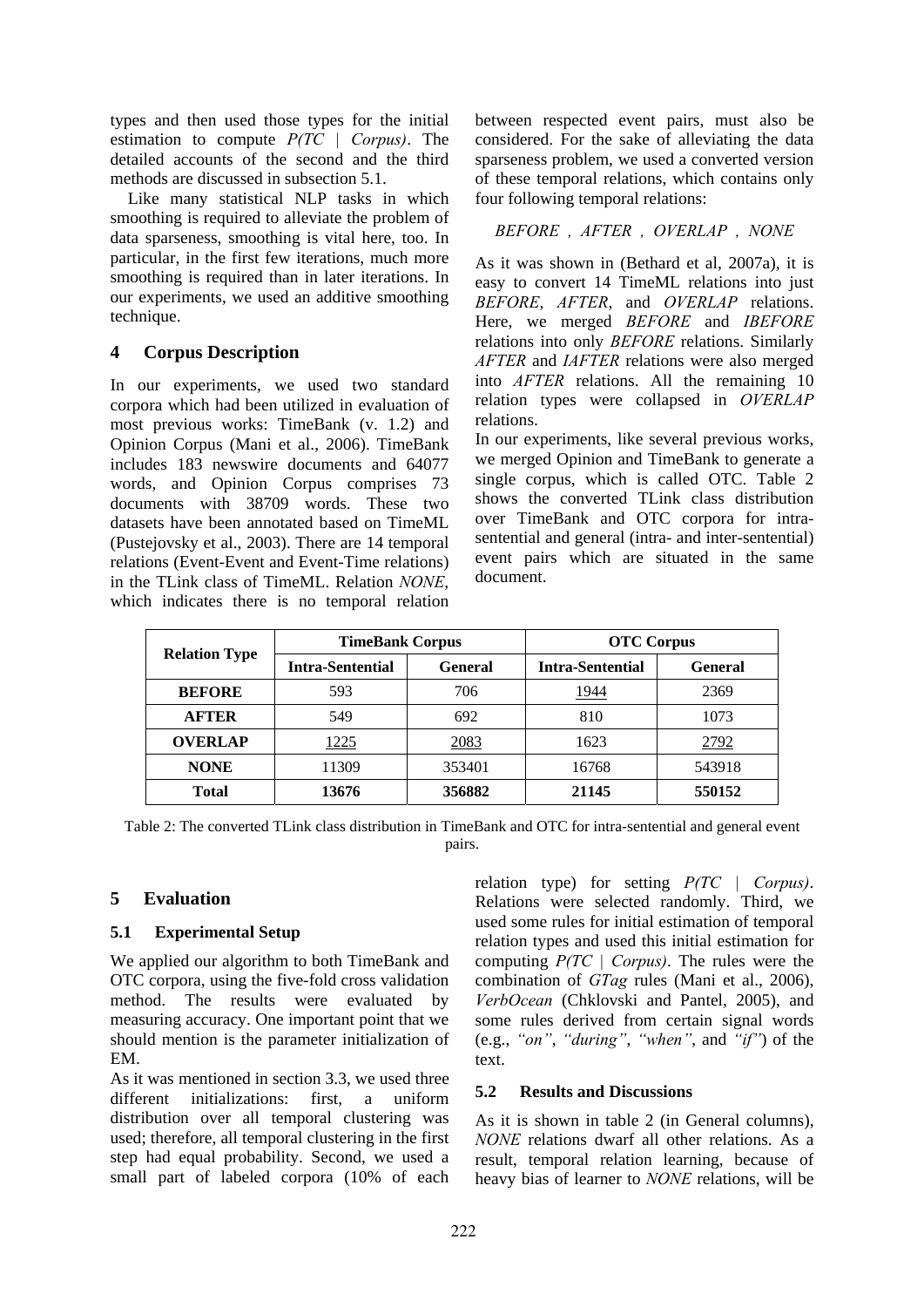very hard (even useless). Regarding this problem, we set up two different types of experiments:

1) Algorithms were applied only for intrasentential event pairs, considering all relation types (including *NONE*). The results of these experiments are shown in table 3.

2) The *NONE* relations were removed, and algorithms were applied to both intra-sentential and general (intra- and inter-sentential) event pairs. Table 4 shows the results of experiments without considering *NONE* relations.

One important issue in the results of table 3 is that in our experiments, all four mentioned relation types (*BEFORE*, *AFTER*, *OVERLAP*, and *NONE*) have been considered, but in reporting the results, we have reported the aggregated accuracy of only *BEFORE*, *AFTER*, and *OVERLAP* relations, and excluded the accuracy results of *NONE* relations. That is because by considering *NONE*, one could design a simple system which tags all relations to *NONE*, and would get a very high accuracy. But, in that case the comparison would be inappropriate.

In our evaluations, both table 3 and 4, the baselines have been the majority classes for event pair relations ignoring *NONE* relations of the evaluated corpora (i.e., *BEFORE* and

*OVERLAP* relations as it is depicted in table 2). The Mani's method is in fact a supervised method which exclusively uses gold-standard features (Mani et al., 2007). The Chambers' method is similar to Mani's, except that it uses some external resources such as WordNet (Chambers et al., 2007). The Mani and Chambers results are different from (or even lower than) their reported results, because of two differences: first, we considered only three temporal relation types while in their experiments, there were six relation types. Second, the results of table 3 are reported by considering *NONE* relations, but in their original works, there was not any *NONE* relation.

| <b>Method Type</b> | <b>TimeBank</b> | <b>OTC Corpus</b> |
|--------------------|-----------------|-------------------|
| <b>Baseline</b>    | 51.75           | 44.41             |
| Mani               | 31.77           | 47.24             |
| <b>Chambers</b>    | 36.03           | 48.86             |
| $EM_1$             | 23.76 (22.10)   | 32.48 (32.21)     |
| EM <sub>2</sub>    | 28.65 (26.31)   | 38.68 (36.45)     |
| EM <sub>3</sub>    | 29.81 (27.13)   | 39.92 (39.28)     |

Table 3: The results of proposed method for intrasentential event pairs on all mentioned relation types including *NONE* relations

| <b>Method Type</b> | <b>TimeBank Corpus</b>  |                | <b>OTC Corpus</b>       |                |
|--------------------|-------------------------|----------------|-------------------------|----------------|
|                    | <b>Intra-Sentential</b> | <b>General</b> | <b>Intra-Sentential</b> | <b>General</b> |
| <b>Baseline</b>    | 51.75                   | 59.83          | 44.41                   | 44.79          |
| Mani               | 54.80                   | 61.55          | 60.86                   | 60.58          |
| <b>Chambers</b>    | 62.31                   | 66.79          | 63.57                   | 62.94          |
| $EM_1$             | 41.67 (39.02)           | 42.09 (40.92)  | 43.86 (43.75)           | 42.94 (43.02)  |
| EM <sub>2</sub>    | 46.11 (45.28)           | 49.54 (48.31)  | 49.34 (48.35)           | 50.52(49.34)   |
| EM <sub>3</sub>    | 48.03 (46.53)           | 50.88 (47.86)  | 50.27 (48.23)           | 49.98 (48.78)  |

Table 4: The results of different methods for intra-sentential and general event pairs by ignoring *NONE* relations.

 $EM_1$ ,  $EM_2$ , and  $EM_3$  are the results of our oposed method with three different proposed method with three different initializations. The initializations of  $EM<sub>1</sub>$ ,  $EM<sub>2</sub>$ , and  $EM_3$  were random, with little supervision (10%), and by using a number of rules, respectively. For  $EM_1$ , one question is how this method can determine the label of different classes. In our experiments, EM1, depending on the type of experiment, only determines three or four different classes (*Class<sub>1</sub>*, *Class<sub>2</sub>*, *Class<sub>3</sub>*,

and/or *Class4*). To label these unlabeled classes, using annotated data, we assigned the labels in such a way that resulted in maximum similarity between predicted and annotated temporal relation types for each event pair.

In tables 3 and 4, the numbers inside parentheses show the results of our proposed algorithm without applying temporal reasoning.

As it is shown in tables 3, all mentioned methods generally demonstrate a weak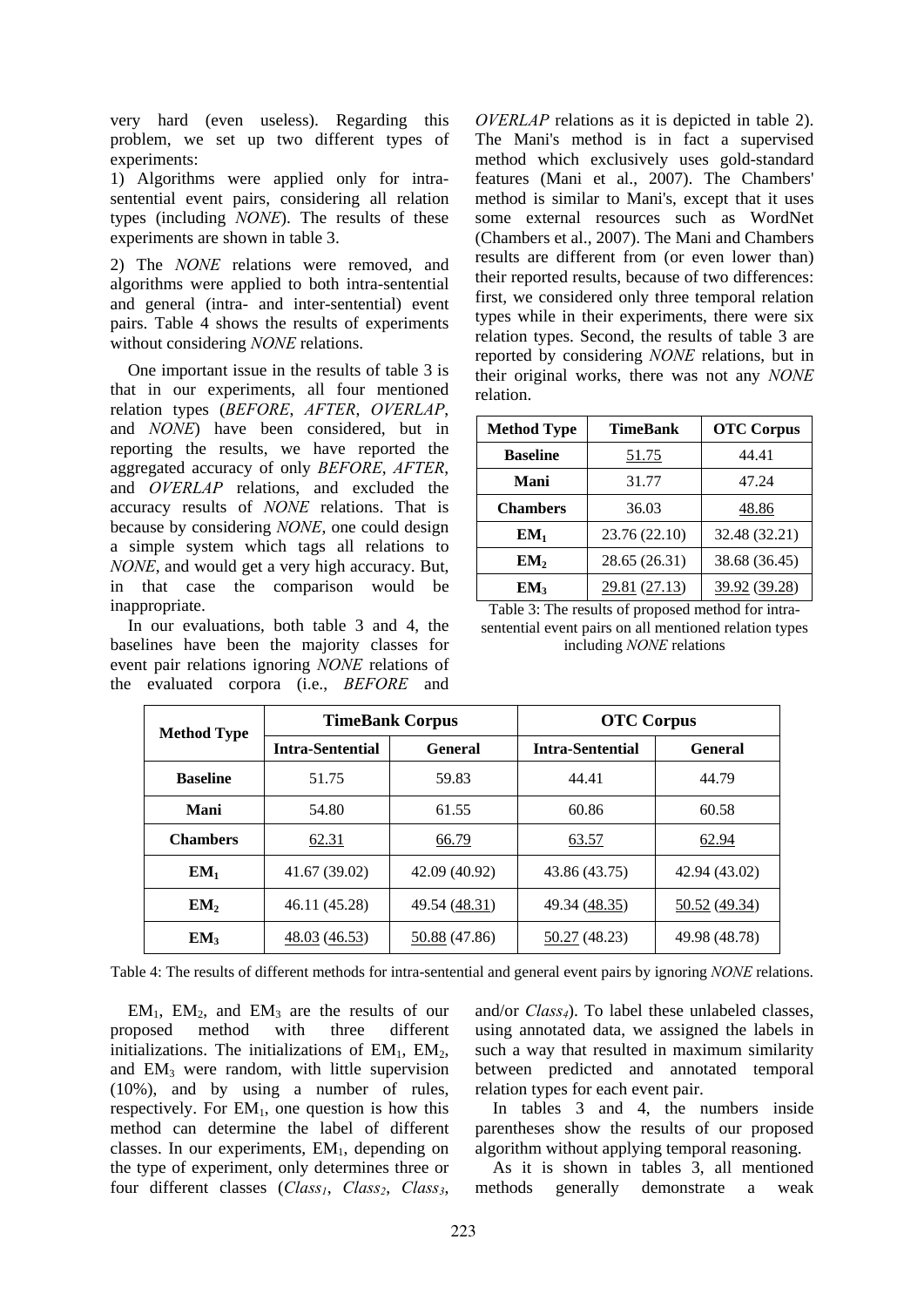performance. That is due to the problem's nature. As distribution of different columns of table 2 shows, the number of *NONE* relations, even in the intra-sentential case, is about 7 to 10 times greater than other relations. Therefore, it is very hard for a learning algorithm to precisely determine the relation types. On the other hand, results of table 4, which ignores *NONE* relations, are satisfactory. Comparing proposed method with the baseline, shows that in the cases that supervised methods can beat the baseline method, our weakly supervised method can also work better than the baseline or close to it.

It should be noted that the Chambers' method, which is the most successful method of tables 3 and 4, is in fact the state of the art supervised method, while our proposed method is, based on the initialization approaches, unsupervised or weakly supervised. Among different settings of the proposed method,  $EM_3$  achieved the best results except for the general case of OTC in table 4, where  $EM<sub>2</sub>$  achieved better results.

The results show that  $EM<sub>1</sub>$  is not very efficient in either first or second type of experiments. It seems that randomized initialization in this hard problem, may cause some divergence in the probability distribution. On the other hand, both  $EM<sub>2</sub>$  and  $EM<sub>3</sub>$  showed satisfactory results in these problems. Therefore, initialization is a critical factor in our EM method, and some little source of supervision seems crucial for achieving better results.

Comparison of the results of proposed EM algorithm with and without utilization of temporal reasoning shows that using temporal reasoning can be effective on the accuracy of the algorithm. By using temporal reasoning, some inconsistencies are removed in step E of the algorithm and the predicted relations will be more reliable. Then in step M, the update of parameters will be performed more accurately and thus the accuracy of the algorithm iteratively will increase.

Another important point in the comparison of accuracy results is the existence of *NONE* relations. As it is shown in tables 3 and 4, the accuracies in table 3 is much lower than that of in table 4. These differences are all due to the existence of *NONE* relations, which makes problem hard. Figure 2 demonstrates the effects of *NONE* relations on the accuracy of our proposed algorithm. All the experiments have been performed using OTC. We repeated our experiments for different percentage of *NONE* relations. As it is shown, *NONE* relations have

had a great impact on the accuracy of the system.

The larger gap between the accuracy of ignoring and consideration of *NONE* relations on TimeBank (in contrast that of OTC) implies that *NONE* relations would have an even greater impact on the accuracy of the algorithm if applied to TimeBank.



Figure 2: The effect of NONE relations on the accuracy

Figure 2 shows the impact of *NONE* relations on the accuracy (or recall) of the algorithm. Our experiments showed that this impact is even more substantial on the precision of the proposed algorithm. That is because although the algorithm can determine *BEFORE*, *AFTER*, and *OVERLAP* relations with an acceptable rate, but a lot of *NONE* relations will also be recognized. As a result, the precision will substantially decrease. Due to lack of space, we have not reported the precision of the algorithm.

## **6 Conclusion**

In this paper, we have addressed the problem of learning temporal relations between event pairs, which is an interesting topic in natural language processing. Building a suitable corpus is a hard, expensive, and time consuming task. Therefore, we focused on unsupervised and weakly supervised types of learning. We proposed a novel generative model that uses the EM algorithm with some interval algebra reasoning for temporal relation learning. We compared our work with some of successful supervised methods. Our experiments showed that the result of the proposed algorithm, considering its little supervision, is satisfactory.

We think but have not yet verified that using other source of information like narrative information, global relationship between events and times, time expressions, and/or some other useful features of related documents might even